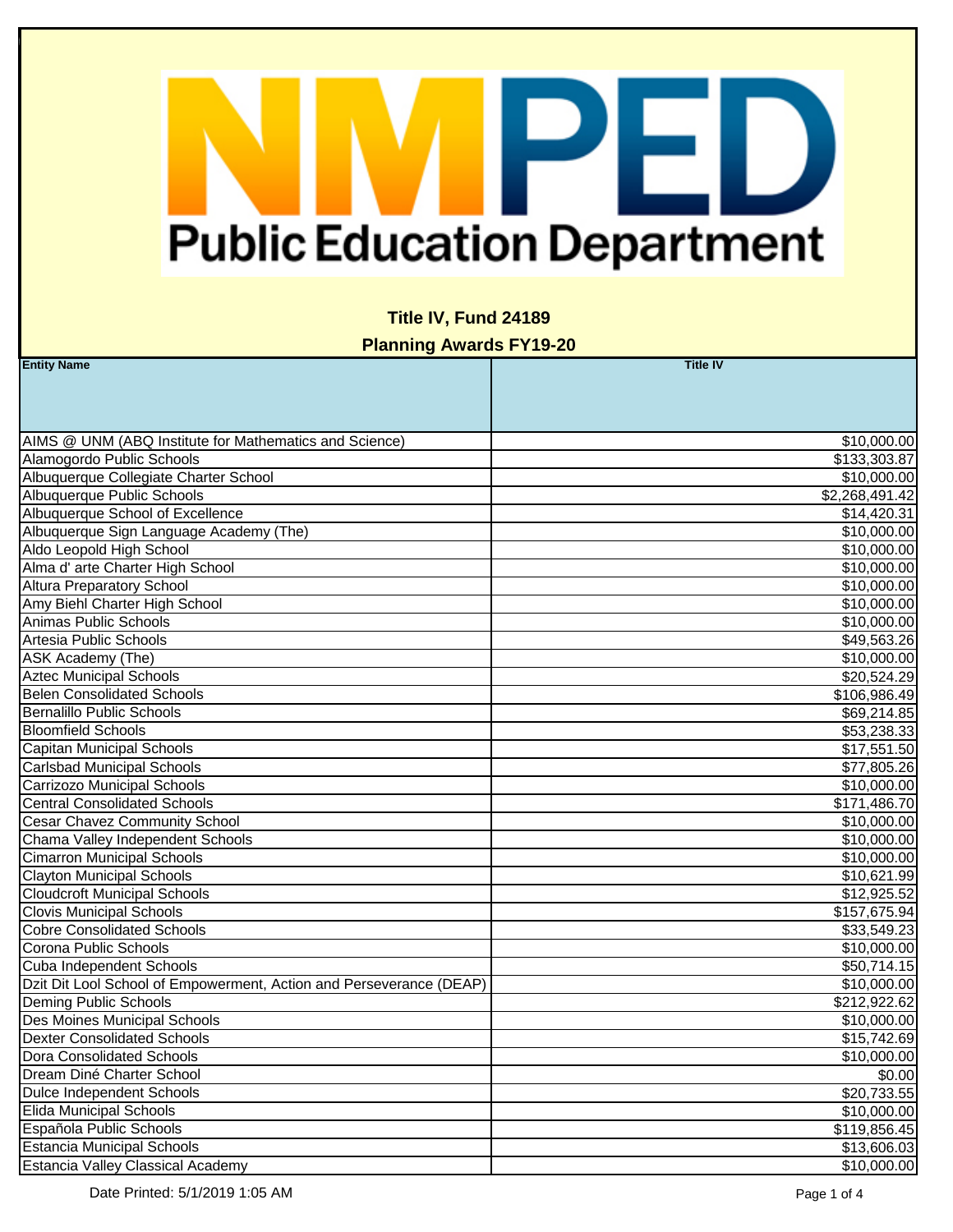| <b>Entity Name</b>                                   | <b>Title IV</b> |
|------------------------------------------------------|-----------------|
|                                                      |                 |
|                                                      |                 |
| Eunice Public Schools                                | \$15,026.78     |
| Explore Academy                                      | \$10,000.00     |
| <b>Farmington Municipal Schools</b>                  | \$158,274.75    |
| <b>Floyd Municipal Schools</b>                       | \$10,000.00     |
| Fort Sumner Municipal Schools                        | \$10,000.00     |
| Gadsden Independent Schools                          | \$664,466.74    |
| <b>Gallup-McKinley County Schools</b>                | \$607,169.93    |
| Gilbert L. Sena Charter High School                  | \$0.00          |
| <b>Grady Municipal Schools</b>                       | \$10,000.00     |
| <b>Grants/Cibola County Schools</b>                  | \$127,340.51    |
| <b>Hagerman Municipal Schools</b>                    | \$10,000.00     |
| <b>Hatch Valley Public Schools</b>                   | \$56,171.81     |
| <b>Hobbs Municipal Schools</b>                       | \$200,302.14    |
| Hondo Valley Public Schools                          | \$10,000.00     |
| <b>Horizon Academy West</b>                          | \$10,338.36     |
| <b>House Municipal Schools</b>                       | \$0.00          |
| Hozho Academy                                        | \$10,000.00     |
| J. Paul Taylor Academy                               | \$10,000.00     |
| Jal Public Schools                                   | \$10,000.00     |
| Jemez Mountain Public Schools                        | \$12,796.03     |
| Jemez Valley Public Schools                          | \$10,986.43     |
| La Academia Dolores Huerta                           | \$10,000.00     |
| La Promesa Early Learning Center                     | \$13,030.21     |
| La Tierra Montessori School of the Arts and Sciences | \$10,000.00     |
| Lake Arthur Municipal Schools                        | \$10,000.00     |
| Las Cruces Public Schools                            | \$598,218.94    |
| Las Montañas Charter School                          | \$10,000.00     |
| Las Vegas City Public Schools                        | \$41,829.52     |
| <b>Logan Municipal Schools</b>                       | \$10,000.00     |
| Lordsburg Municipal Schools                          | \$17,650.08     |
| Los Alamos Public Schools                            | \$10,000.00     |
| Los Lunas Public Schools                             | \$135,641.01    |
| Loving Municipal Schools                             | \$10,000.00     |
| <b>Lovington Municipal Schools</b>                   | \$52,404.75     |
| Magdalena Municipal Schools                          | \$20,010.58     |
| MASTERS Program (The)                                | \$0.00          |
| <b>Maxwell Municipal Schools</b>                     | \$10,000.00     |
| <b>McCurdy Charter School</b>                        | \$12,826.22     |
| Media Arts Collaborative Charter School (MACCS)      | \$10,000.00     |
| <b>Melrose Municipal Schools</b>                     | \$10,000.00     |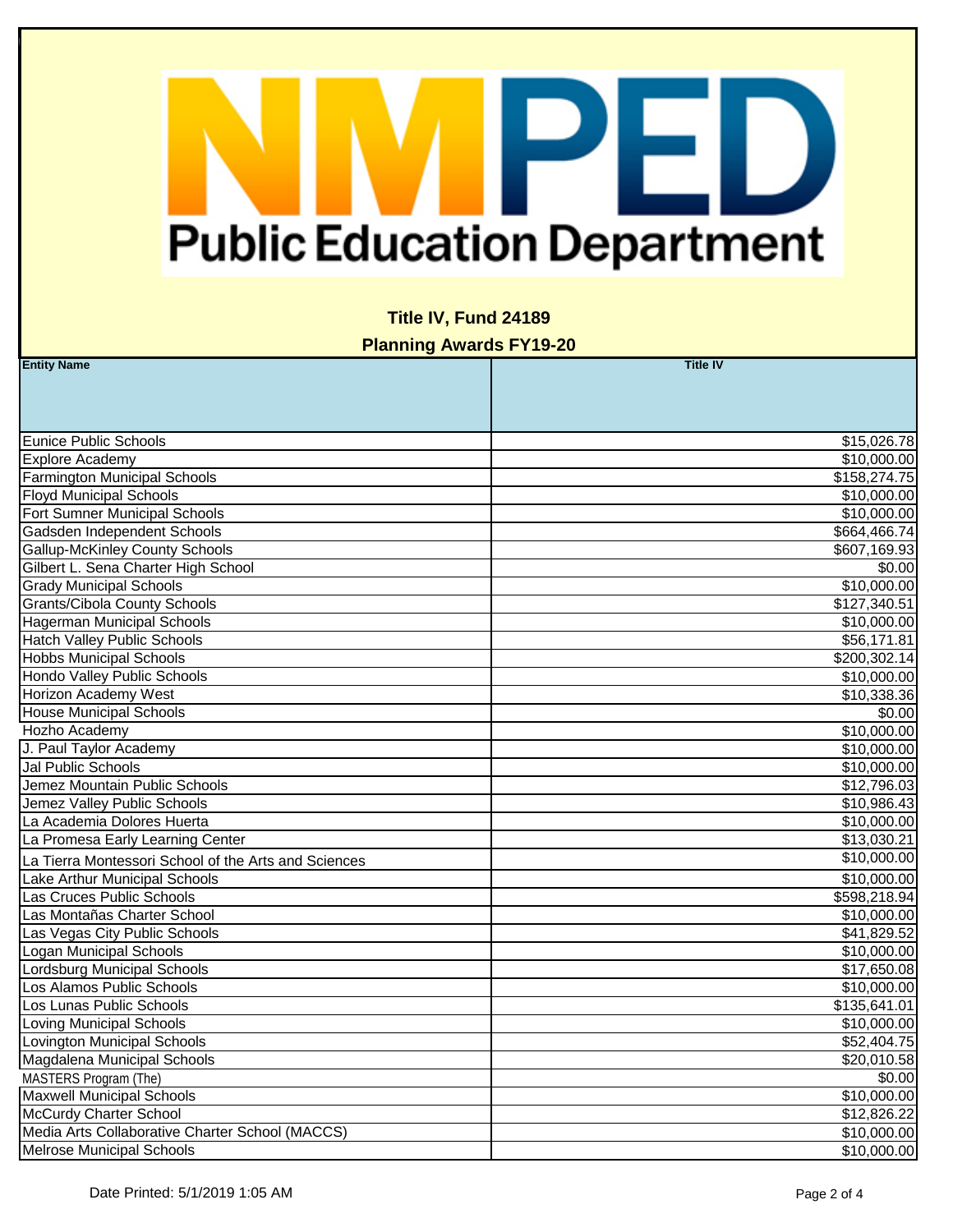| <b>Entity Name</b>                                             | <b>Title IV</b> |  |
|----------------------------------------------------------------|-----------------|--|
|                                                                |                 |  |
|                                                                |                 |  |
|                                                                |                 |  |
| Mesa Vista Consolidated Schools                                | \$10,000.00     |  |
| Mission Achievement and Success (MAS) Charter School           | \$37,037.81     |  |
| Monte del Sol Charter School                                   | \$10,000.00     |  |
| Montessori Elementary School (The) (TMES)                      | \$10,000.00     |  |
| Mora Independent Schools                                       | \$10,000.00     |  |
| Moriarty-Edgewood School District                              | \$46,770.33     |  |
| <b>Mosquero Municipal Schools</b>                              | \$0.00          |  |
| Mountainair Public Schools                                     | \$10,709.13     |  |
| <b>New America School</b>                                      | \$0.00          |  |
| New America School of Las Cruces                               | \$10,000.00     |  |
| <b>New Mexico Connections Academy</b>                          | \$27,269.66     |  |
| New Mexico School for the Arts                                 | \$10,000.00     |  |
| North Valley Academy                                           | \$12,306.98     |  |
| Pecos Independent School District                              | \$13,397.99     |  |
| Peñasco Independent Schools                                    | \$13,762.28     |  |
| Pojoaque Valley Public Schools                                 | \$27,094.18     |  |
| Portales Municipal Schools                                     | \$68,849.51     |  |
| Quemado Independent Schools                                    | \$11,069.44     |  |
| Questa Independent Schools                                     | \$11,137.62     |  |
| <b>Raton Public Schools</b>                                    | \$22,881.19     |  |
| <b>Red River Valley Charter School</b>                         | \$10,000.00     |  |
| Reserve Independent Schools                                    | \$10,000.00     |  |
| Rio Rancho Public Schools                                      | \$163,383.72    |  |
| Roots and Wings Community School                               | \$10,000.00     |  |
| Roswell Independent Schools                                    | \$258,843.83    |  |
| <b>Roy Municipal Schools</b>                                   | \$10,000.00     |  |
| Ruidoso Municipal Schools                                      | \$39,302.98     |  |
| San Jon Municipal Schools                                      | \$10,000.00     |  |
| Sandoval Academy of Bilingual Education (SABE)                 | \$10,000.00     |  |
| Santa Fe Public Schools                                        | \$234,531.27    |  |
| Santa Rosa Consolidated Schools                                | \$14,396.63     |  |
| School of Dreams Academy (SODA)                                | \$10,000.00     |  |
| Silver Consolidated School District                            | \$69,330.26     |  |
| Six Directions Indigenous Charter School                       | \$10,000.00     |  |
| Socorro Consolidated Schools                                   | \$68,664.69     |  |
| South Valley Preparatory School                                | \$10,000.00     |  |
| Southwest Preparatory Learning Center                          | \$10,000.00     |  |
| Southwest Secondary Learning Center                            | \$10,000.00     |  |
| <b>Springer Municipal Schools</b>                              | \$10,000.00     |  |
| Southwest Aeronautics, Mathematics, and Science Academy (SAMS) | \$10,000.00     |  |
| <b>Taos Municipal Schools</b>                                  | \$86,952.01     |  |